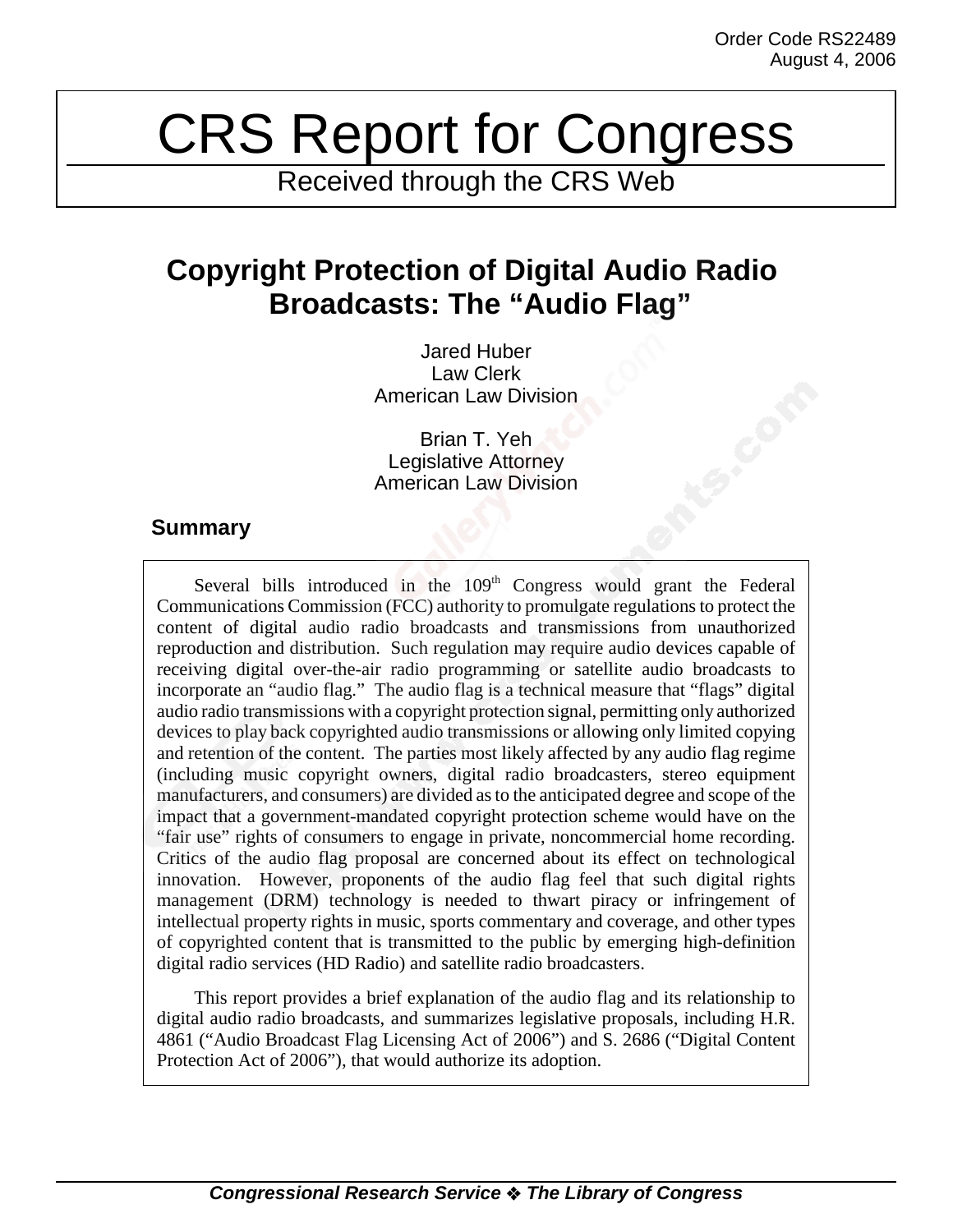#### **Introduction**

Although the advent of digital technology has brought about higher quality for audio and video content, creators of such content and policy makers are concerned that, without adequate content protection measures, unlawful digital copying and distribution of copyrighted material may endanger the viability of the motion picture, television, and music industries.<sup>1</sup> As a result, technological measures have been proposed that are aimed at protecting copyrighted media from, among other things, unauthorized reproduction, distribution, and performance. One of these content protection schemes is the Audio Protection Flag (APF or "audio flag"), which would protect the content of digital radio transmissions against unauthorized dissemination and reproduction.

#### **Background**

**What Is Digital Audio?** To understand digital audio, an explanation of how analog and digital technology differ is helpful. Analog technology is characterized by an output system where the signal output is always proportional to the signal input. Because the outputs are analogous, the word "analog" is used. An analog mechanism is one where data is represented by continuously variable physical quantities like sound waves or electricity. Analog audio technologies include traditional radio (AM/FM radio), audio cassettes, and vinyl record albums. These technologies may deliver imprecise signals and background noise. Thus, the duplication of analog audio often erodes in quality over time or through "serial copying" (the making of a copy from copies).

The term "digital" derives from the word "digit," as in a counting device. Digital audio technologies represent audio data in a "binary" fashion (using 1s and 0s). Rather than using a physical quantity, a digital audio signal employs an informational stream of code. Consequently, the code from a digital audio source can be played back or duplicated nearly infinitely and without any degradation of quality. Digital audio technologies include digital radio broadcasts (such as high-definition radio, or "HD Radio"), satellite radio, Internet radio, compact discs, and MP3-format music files.

**Digital Content Protection.** With the advent of digital technology, content providers have been interested in using content security measures to prevent unauthorized distribution and reproduction of copyrighted works. These technology-based measures

<sup>1</sup> *See Internet Streaming of Radio Broadcasts: Balancing the Interests of Sound Recording Copyright Owners with Those of Broadcasters: Hearing Before the House Subcomm. on Courts, the Internet, and Intellectual Property*, 108th Cong., 2d Sess. (2004)(statement of David O. Carson, General Counsel for the U.S. Copyright Office), at 34, *available on July 28, 2006 at* [http://www.copyright.gov/docs/carson071504.pdf] ("In the absence of corrective action, the rollout of digital radio and the technological devices that promise to enable consumers to gain free access at will to any and all music they want will pose an unacceptable risk to the survival of what has been a thriving music industry. . . "); *The Audio and Video Flags: Can Content Protection and Technological Innovation Coexist?: Hearing Before the House Subcommittee on Telecommunications and the Internet,* 109th Cong., 2nd Sess. (2006)(statement of Mitch Bainwol, Chairman and CEO of the Recording Industry Association of America) ("[T]he music industry has faced an immense challenge in online piracy over the past several years. In addition to sharply declining sales figures, composers, artists, musicians, technicians, and a multitude of others engaged in the music industry have seen their jobs disappear.").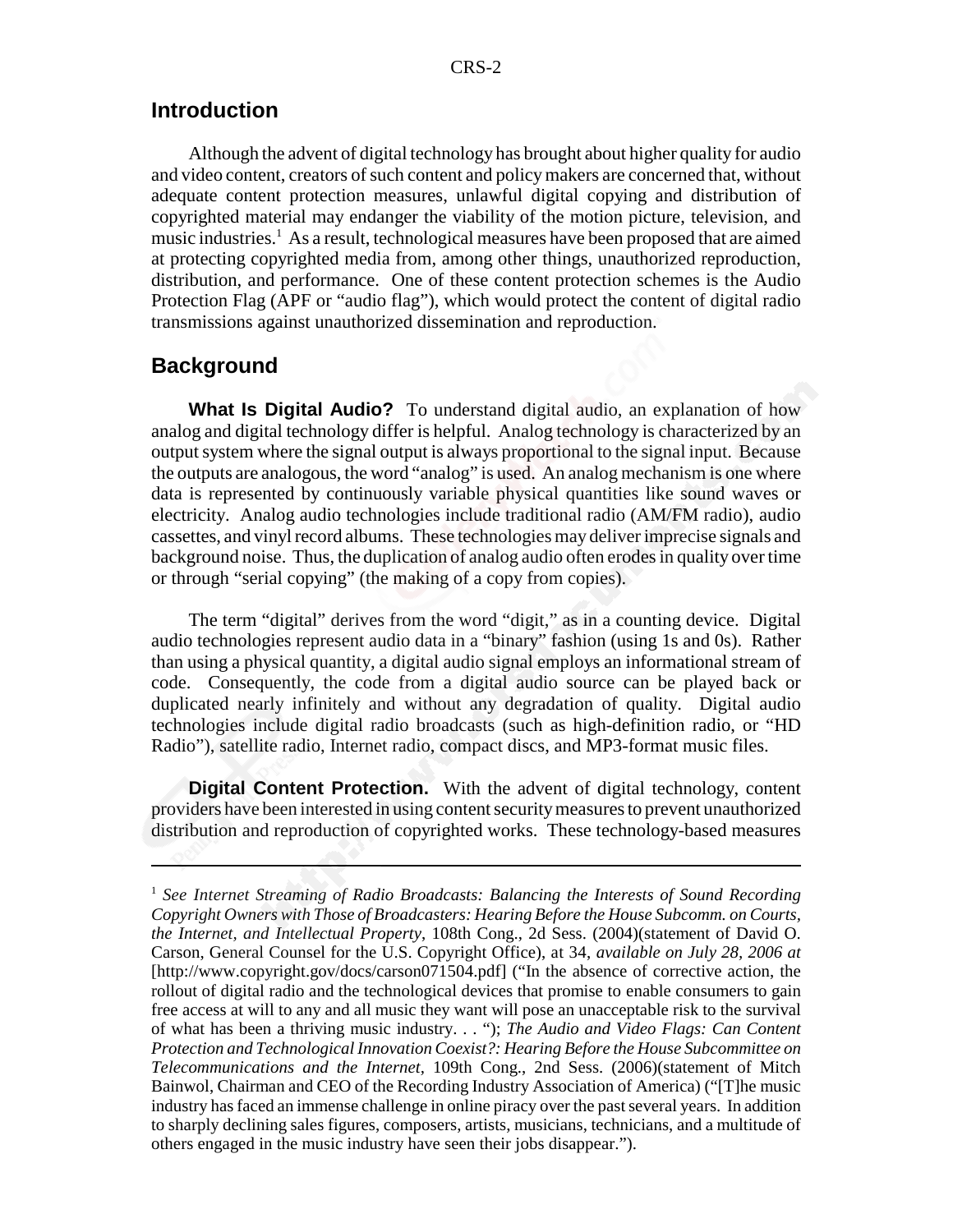are generally referred to as "digital rights management," or DRM. As the name suggests, DRM applies only to digital media (which would include analog transmissions converted into digital format). Examples of DRM include Internet video streaming protections, encrypted transmissions, and Content Scrambling Systems (CSS) on DVD media.

In 1998, Congress passed the Digital Millennium Copyright Act (DMCA). The DMCA added a new chapter 12 to the Copyright Act, 17 U.S.C. §§ 1201-1205, entitled "Copyright Protection and Management Systems." Section 1201(a)(1) prohibits any person from circumventing a technological measure that effectively controls access to a copyrighted work. This newly created right of "access" granted to copyright holders makes the act of gaining access to copyrighted material by circumventing DRM security measures, itself, a violation of the Copyright Act. Prohibited conduct includes descrambling a scrambled work, decrypting an encrypted work, and avoiding, bypassing, removing, deactivating, or impairing a technological measure without the authority of the copyright owner.<sup>2</sup> In addition, the DMCA prohibits the selling of products or services that circumvent access-control measures, as well as trafficking in devices that circumvent "technological measures" protecting "a right" of the copyright owner.<sup>3</sup>

In contrast to copyright infringement, which concerns the unauthorized or unexcused use of copyrighted material, the anti-circumvention provisions of the Copyright Act prohibit the design, manufacture, import, offer to the public, or trafficking in technology produced to circumvent copyright encryption programs, regardless of the actual existence or absence of copyright infringement.

#### **The "Audio Flag"**

One form of DRM technology that may be used to protect the content of digital audio transmissions from unauthorized distribution and reproduction is the "audio flag." The flag has two primary aspects: a physical component and rules and standards that define how devices communicate with flagged content transmitted from digital audio sources. For instance, a satellite digital audio radio stream of a particular broadcast music program could contain an audio flag (the mechanism) that prohibits any reproduction or further dissemination of the broadcast (the standard). The audio flag, according to its proponents, would operate in a similar manner as the video broadcast flag that has been proposed for digital television transmissions.4 Functionally, the audio flag system would work by embedding a special signal within transmitted digital audio data, informing the receiving device of certain copyright restrictions on the use of the content by the listener — for example, limiting the number of copies of a recording that the user may make.

Those advocating the use of an audio flag for digital radio programming include musicians, songwriters, record labels, and other providers of audio content that could be

<sup>2</sup> 17 U.S.C. § 1201 (a)(3).

 $3$  *Id.* §§ 1201(a)(2), (b).

<sup>4</sup> *See* CRS Report RS22106, *Copyright Protection of Digital Television: The "Broadcast Flag,"* by Angie A. Welborn. The video broadcast flag is an embedded signal in digital television broadcasts that prohibits reproduction and further distribution of broadcast programs. *See also,* CRS Report RL31260, *Digital Television: An Overview*, by Lennard G. Kruger.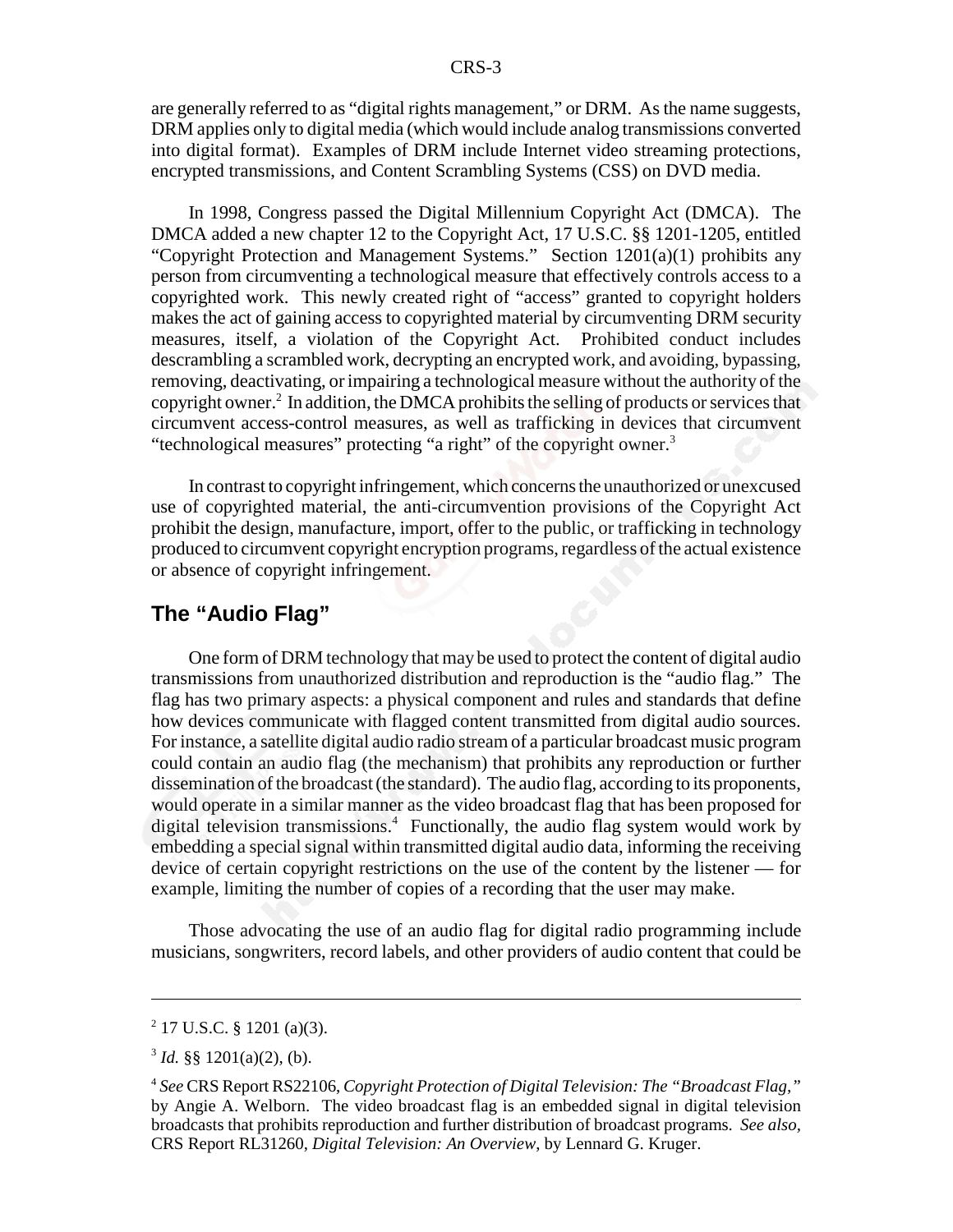broadcast to the public through digital transmissions. The Copyright Act bestows several exclusive rights upon the creator of a work (or the individual having a legal interest in the work) that permit the copyright holder to control the use of the protected material. These statutory rights allow a copyright holder to do or to authorize, among other things, reproducing the work, distributing copies or phonorecords of the work, and publicly performing the work.<sup>5</sup> Parties holding a copyright interest in content transmitted through digital radio services are interested in ensuring that such content is protected from unauthorized reproduction and distribution by the broadcast recipient; the audio flag, in their view, is an effective way to achieve this objective and enforce their rights.

Proponents of audio flag technology also suggest that it would help prevent certain digital radio services (like satellite radio) from becoming a music download service through the creation of recording and storage devices that allow for further reproduction and distribution of audio broadcasts.<sup>6</sup> Some copyright holders argue that these broadcasters must either pay additional royalties for the privilege of offering what appears to be a music download service, or comply with an audio flag regime that will effectively prevent broadcasters from allowing the recording in the first place.<sup>7</sup>

#### **Rights That May Be Affected by the Audio Flag Proposal**

Critics of the audio flag proposal raise concerns that such a government-mandated measure may stifle technological innovation and restrict the rights of consumers to record broadcast radio — conduct that, according to audio flag opponents, is protected by the Audio Home Recording Act of 1992, as well as "fair use" principles in copyright law.

**The Audio Home Recording Act of 1992.** The introduction of the Digital Audio Tape (DAT) by Sony and Philips in the mid-1980s prompted passage of the Audio Home Recording Act (AHRA) in 1992.<sup>8</sup> A DAT recorder can record CD-quality sound onto a specialized digital cassette tape. Through the Recording Industry Association of America (RIAA), sound recording copyright holders turned to Congress for legislation in response to this technology, fearing that a consumer's ability to make near-perfect digital copies of music would displace sales of sound recordings in the marketplace.<sup>9</sup>

The AHRA requires manufacturers of certain types of digital audio recording devices to incorporate into each device copyright protection technology — a form of DRM called the Serial Copying Management System (SCMS), which allows the copying of an original digital work, but prevents "serial copying" (making a copy from a copy). In exchange, the AHRA *exempts* consumers from copyright infringement liability for private, noncommercial home recordings of music for personal use. Manufacturers of audio

<sup>5</sup> 17 U.S.C. § 106.

<sup>6</sup> For detailed information about satellite radio and music licensing matters, *see* CRS Report RL33538, *Satellite Digital Audio Radio Services and Copyright Law Issues*, by Brian T. Yeh.

<sup>7</sup> *See* RIAA's Executive Comments to the FCC on HD Radio, *available on July 31, 2006, at* [http://www.riaa.com/news/newsletter/061604\_2.asp].

<sup>8</sup> P.L. 102-563 (1992), codified at 17 U.S.C. §§ 1001 et seq.

<sup>&</sup>lt;sup>9</sup> H.REPT. 102-873, at 18-19 (1992).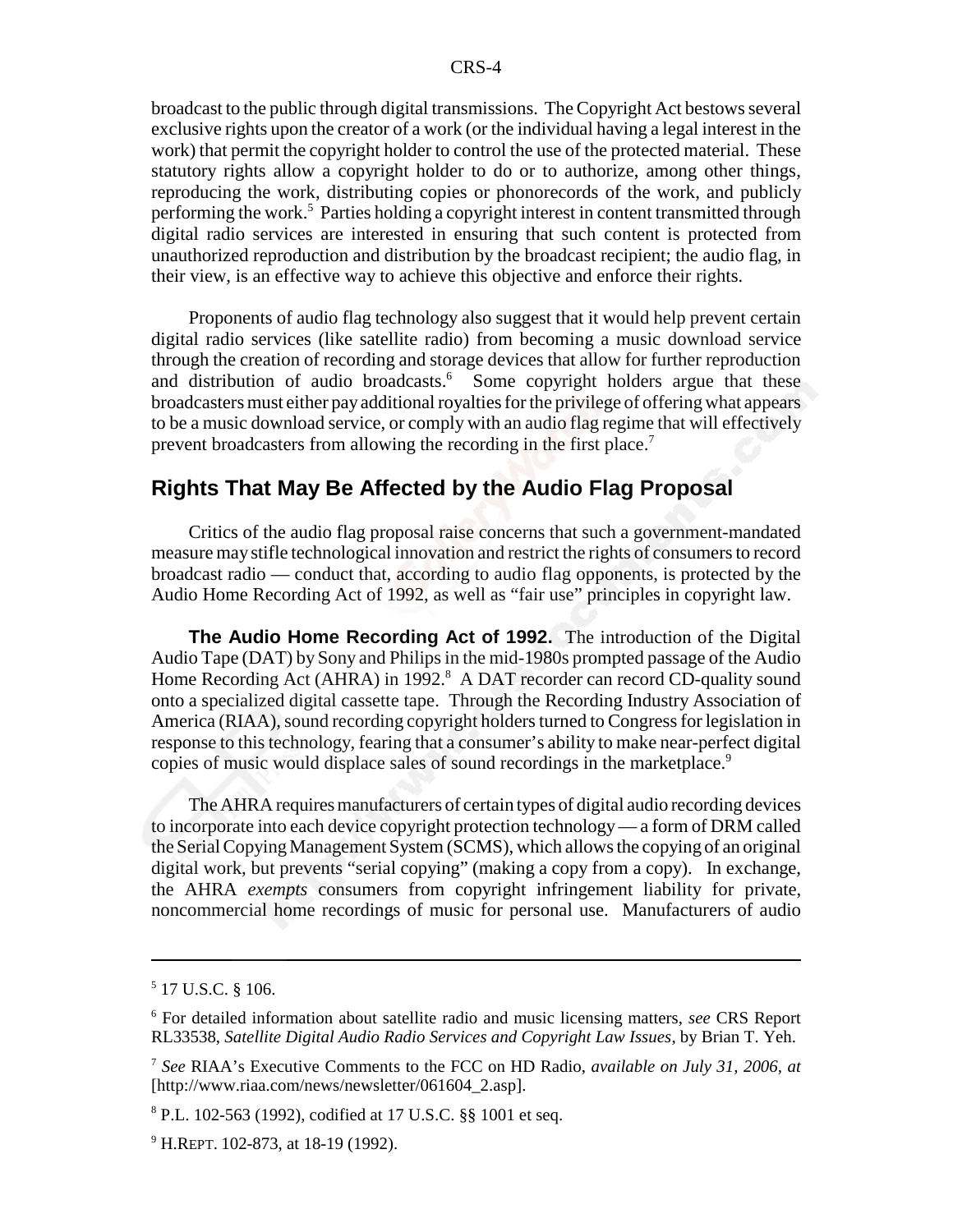equipment, sellers of digital recording devices, and marketers of blank recordable media are also protected from contributory infringement liability upon payment of a statutory royalty fee — royalties that are distributed to the music industry. Opponents of the audio flag contend that the AHRA created a "right" for consumers to make digital recordings, a practice that might be limited or even effectively revoked by audio flag mandates.<sup>10</sup>

**Fair Use.** The doctrine of "fair use" in copyright law recognizes the right of the public to make reasonable use of copyrighted material, in certain instances, without the copyright holder's consent. Because the language of the fair use statute is illustrative, determinations of fair use are often difficult to make in advance — it calls for a "case-bycase" analysis by the courts.<sup>11</sup> However, the statute recognizes fair use "for purposes such as criticism, comment, news reporting, teaching, scholarship, or research."12 A determination of fair use by a court considers four factors: (1) the purpose and character of the use, including whether such use is of a commercial nature or is for nonprofit educational purposes; (2) the nature of the copyrighted work; (3) the amount and substantiality of the portion used in relation to the copyrighted work as a whole; and (4) the effect of the use upon the potential market for or value of the copyrighted work.<sup>13</sup>

In the context of digital music downloads and transmissions, some alleged copyright infringers have attempted to use the doctrine of fair use to avoid liability for activities such as sampling,<sup>14 "space shifting,"<sup>15</sup> and peer-to-peer (P2P) file sharing.<sup>16</sup> These</sup> attempts have not been very successful, as several federal appellate courts have ruled against the applicability of the fair use doctrine for these purposes.<sup>17</sup> No litigation has yet settled the extent to which home recording of an audio broadcast (whether transmitted through digital or analog means) is a legitimate fair use.

 $11$  Campbell v. Acuff-Rose Music, Inc., 510 U.S. 569, 577 (1994).

<sup>12</sup> 17 U.S.C. § 107.

13 17 U.S.C. §§ 107(1)-(4).

<sup>14</sup> In the digital music context, *sampling* is a term that refers to the supposed ability of a user to make copies of copyrighted materials prior to purchase. *See* A&M Records, Inc. v. Napster, Inc., 114 F.Supp. 896 (N.D. Cal. 2000), *aff'd in relevant part*, 239 F.3d at 1018 (9th Cir. 2001).

<sup>15</sup> *Id.* Space shifting occurs when users access CD sound recordings on their computers and portable audio devices.

<sup>16</sup> P2P file sharing is facilitated by software that establishes network connections between computers to enable the exchange of data over the Internet. For more information on this topic, *see* CRS Report RL31998, *File Sharing Software and Copyright Infringement: Metro-Goldwyn-Mayer Studios, Inc. v. Grokster, Ltd.*, by Brian T. Yeh and Robin Jeweler.

<sup>10</sup> *See, e.g., The Audio and Video Flags: Can Content Protection and Technological Innovation Coexist?: Hearing Before the House Subcommittee on Telecommunications and the Internet,* 109th Cong., 2nd Sess. (2006)(statement of Gary J. Shapiro, for the Consumer Electronics Association and the Home Recording Rights Coalition), at 8-9, *available on July 31, 2006, at* [http://energycommerce.house.gov/108/Hearings/06272006hearing1960/Shapiro.pdf].

<sup>17</sup> *See, e.g.,* A&M Records, Inc. v. Napster, Inc., 114 F.Supp.2d 896 (N.D. Cal. 2000), *aff'd*, 239 F.3d 1004 (9th Cir. 2001); In re: Aimster Copyright Litigation, 334 F.3d 643 (7th Cir. 2003), *cert. denied,* 540 U.S. 1107 (2004).